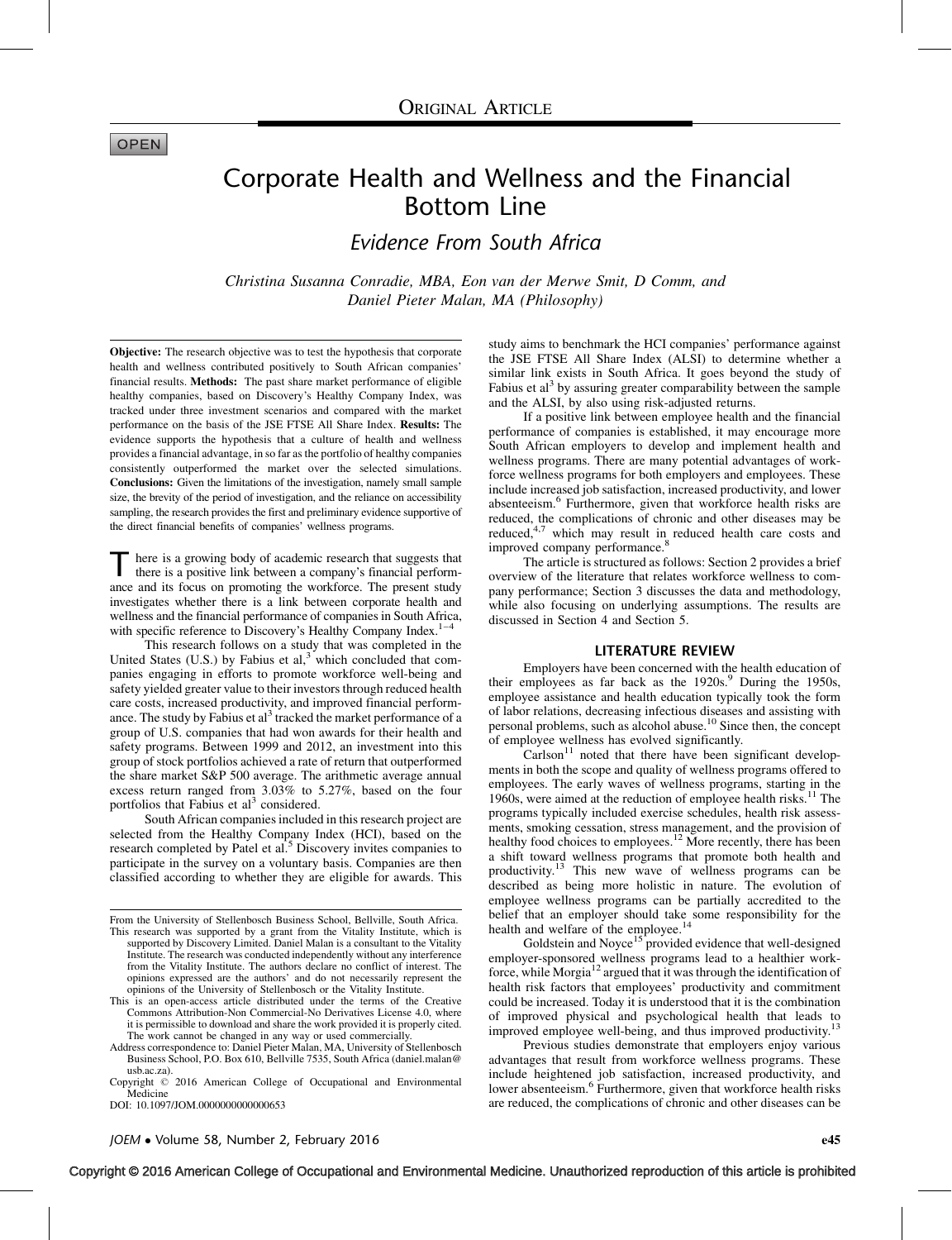reduced.[7,4](#page-7-0) This results in reduced health care costs and increased productivity and performance,  $8,16$  leading to the idea that there is a positive contribution toward the financial performance and underlying stock price of the company, if the workforce is more productive.<sup>17</sup> There is growing evidence that suggests that companies that focus on employee wellness and safety also make financial sense in terms of contributing positively to the financial bottom line. $2-4.18$  This suggests that the benefits of improved workforce productivity outweigh the costs associated with the implementation of workforce wellness programs.

South Africa's first employee wellness programs were intro-duced during the [19](#page-7-0)80s by the Chamber of Mines of South Africa.<sup>19</sup> Initially, employees were resistant to the programs because they did not trust their confidentiality and they saw the programs as being an additional demand on the employee, instead of being a benefit to them.<sup>19</sup>

Patel et  $al<sup>5</sup>$  $al<sup>5</sup>$  $al<sup>5</sup>$  states that the scope of employee wellness programs in South Africa has often been limited to training in occupational safety, employee assistance and awareness, and management of HIV/AIDS and hence are not as wide reaching as they could be in terms of coverage and prevalence in the workplace. There is limited empirical research available on South African companies with employee wellness programs,<sup>20–22</sup> and more research is required in order to justify and promote employee wellness programs. An exception is the work of Churchill et  $al<sup>23</sup>$  $al<sup>23</sup>$  $al<sup>23</sup>$ who have investigated what employers deem attractive in terms of these programs and which types of incentives are most attractive to employees.

Employee wellness programs involve many stakeholders. These include employers, employees, health care providers, medical aid, and labor unions.<sup>[24](#page-8-0)</sup> The views and ethical considerations of these stakeholders are important in the setting of employee wellness programs. Van Berkel et  $al^{24}$  $al^{24}$  $al^{24}$  have argued that lifestyle is the responsibility of the employee, but that this responsibility depends on various stakeholders. The modern view on this subject is that health and wellness is a core business issue, aside from being part of human resources and corporate social responsibility. This is supported by the World Health Organization, indicating that the workplace is a priority setting for health pro-motion.<sup>[25](#page-8-0)</sup> Research on ethical considerations and employee wellness remains scarce, reflecting that ethical governance has not always been up to the standards required in order to support this. In South Africa, the Institute of Directors of Southern Africa has formalized a code of corporate governance for listed companies' reporting requirements,  $26$  without addressing the issues comprehensively. There is, however, an expectation that an employer will support employee wellness to some extent as a duty of care. Furthermore, employee wellness programs will enable the employer to engage in an act of kindness, hopefully resulting in the employee demonstrating increased loyalty toward the

employer. This suggests that employee wellness programs can strengthen the bond between employee and employer.<sup>2</sup>

## DATA AND METHODOLOGY

In conducting the investigation, healthy companies' financial results were combined into an investment portfolio. Discovery's Healthy Companies Index provided the list of healthy companies that was used to construct the HCI investment portfolio. An initial theoretical investment of R100,000 (approximately US\$ 8000 based on the June 2015 exchange rate) was made into the various HCI investment portfolios. The stock market performance of the HCI investment portfolios was simulated over the chosen investment period. These results were benchmarked against the ALSI over the same period.

Discovery's HCI is an initiative to encourage South African companies to adopt workplace health and wellness programmes.<sup>[5](#page-7-0)</sup> The campaign aims to measure and promote workforce wellness in South Africa, by gaining a better understanding of the following aspects:

- the burden of disease and risk factors, including the impact of diet, smoking, and sedentary lifestyles;
- $\bullet$ the link between employee motivation and health;
- $\bullet$  how effective health and wellness programs are in getting employees engaged in their health and wellness;
- $\bullet$  how the performance of companies compare that have workforce health and wellness programs through benchmarking; and
- whether there is financial justification for companies to implement health and wellness programs.

The last objective in the above list links directly to the research objective of this report, which includes developing a financial case for companies to invest in health and wellness programs.

Patel et al<sup>5</sup> provide a detailed account of the campaign, including the methods used, the employer and employee survey, the list of participants, and a summary of the responses. The survey questionnaire is available on the HCI home page.<sup>28</sup> The American College of Occupational Medicine's (ACOEM's) Corporate Health Achievement Award (CHAA) has conducted similar studies in the U.S., the results of which were incorporated in the study by Fabius et al.

Discovery conducted the Healthy Companies Survey in 2010 and 2014. The survey aimed to identify the healthiest companies in South Africa and formed part of a campaign to promote workforce wellness.<sup>5</sup> The Survey included 88 companies in 2010 and 59 companies in 2014. These companies were eligible for awards on the basis of their rankings of various workforce health and wellness aspects. These included the ranking of employer facilities and measures of employee health (eating habits, body mass index, motivation, stress levels, and so on).

| <b>TABLE 1.</b> Selected Healthy Companies List |                            |                      |                                        |
|-------------------------------------------------|----------------------------|----------------------|----------------------------------------|
| Year                                            | <b>Company Name</b>        | <b>Ticker symbol</b> | <b>Industry</b>                        |
| 2014                                            | Cadiz Holdings Limited     | CDZ.                 | Investment banks                       |
| 2010                                            | Cargo Carriers Limited     | <b>CRG</b>           | Transport                              |
| 2010                                            | Discovery Holdings Limited | <b>DSY</b>           | Life assurance                         |
| 2010 and 2014                                   | Ellies (Pty) Limited       | ELI                  | Electrical equipment                   |
| 2010 and 2014                                   | Group Five Construction    | <b>GRF</b>           | Heavy construction                     |
| 2010                                            | <b>JSE</b> Limited         | JSE                  | Investment banks                       |
| 2014                                            | Mediclinic International   | <b>MDC</b>           | Hospital Management and long-term care |
| 2014                                            | Mr Price Group Limited     | <b>MPC</b>           | Retailers—soft goods                   |
| 2010 and 2014                                   | Sasfin Bank Limited        | <b>SFN</b>           | Investment banks                       |
| 2010 and 2014                                   | Tongaat Hulett Limited     | <b>TON</b>           | Food processors                        |

2016 American College of Occupational and Environmental Medicine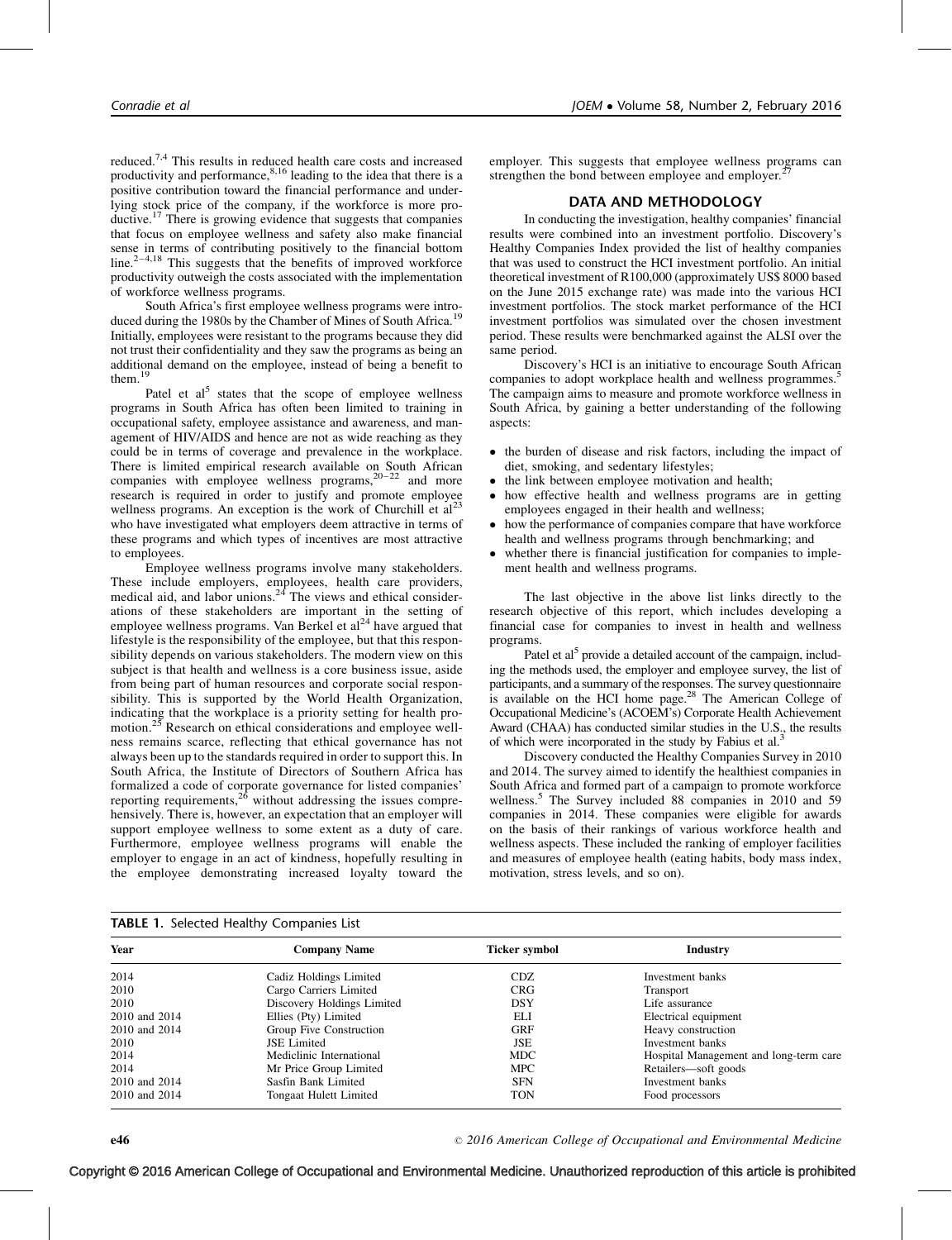The companies investigated in this report form a combined subset of the 2010 and 2014 companies that were eligible for awards and were at the same time also publicly listed companies. There was no objective way to measure the financial performance of the unlisted companies; hence, the companies included in the HCI are those that are listed and therefore publish publicly available financial data, including stock prices. The healthy companies selected list is summarized in Table 1.

The HCI consists of these 10 JSE listed companies from various industries (sectors). The study by Fabius et  $al<sup>3</sup>$  study included 17 listed companies. In both studies, the sample is small and the sampling method can best be described as accessibility sampling. Hence, it cannot be argued that the sample is fully representative of either the full population of companies or even mirrors the sectoral distribution of JSE companies. To partly address this shortcoming, the current study incorporated risk-adjusted returns in an effort to obtain increased comparability between sample and population.

The benchmark index chosen as a proxy for the market performance was the JSE FTSE All Share Index (ALSI). The ALSI reflects the movement of the total South African equity market. It represents 99% of the full market capital value of all ordinary securities listed on the main board of the JSE, which qualify under the rules of eligibility. The ALSI is a market capitalization weighted index.

A time series of total return data for the healthy companies list was obtained from Bloomberg Professional Service. Total return data were used because it allows for dividend reinvestment on the day that dividends are received. The ALSI total return data were used to ensure consistency with the construction of the HCI investment portfolio. It is noted that Fabius et  $al<sup>3</sup>$  $al<sup>3</sup>$  $al<sup>3</sup>$  used price data, which ignored the reinvestment of dividends as a simplifying assumption. The method used in this study should therefore provide more accurate and realistic portfolio values.

The total return data for each of the companies in the HCI investment portfolio were compiled. The performance of three HCI investment portfolios was then simulated as if an investor had owned that portfolio for the selected period of time (Table 2).

Fabius et al<sup>[3](#page-7-0)</sup> also computed results for Portfolios 1 and 2, as described above. However, they also included two other portfolios that have not been replicated here for the following reasons:

- $\bullet$  A portfolio excluding the best and worst performers: Fabius et al<sup>[3](#page-7-0)</sup> worked with 17 listed companies, whereas this study analyzed only 10. Therefore, the decision was made not to replicate this portfolio because the sample of companies was already small.
- A portfolio based on healthy company rankings: the healthy company awards used in the study by Fabius et  $al<sup>3</sup>$  $al<sup>3</sup>$  $al<sup>3</sup>$  was ranked. However, the Discovery's Healthy Companies Survey does not provide details with respect to rankings.

TABLE 2. HCI Investment Portfolio Descriptions

| Portfolio<br>Number         | <b>Investment Portfolio Description</b>                                                                                                                                                               |  |  |
|-----------------------------|-------------------------------------------------------------------------------------------------------------------------------------------------------------------------------------------------------|--|--|
|                             | Portfolio 1 invested equally in all companies in the<br>HCI at the start of the investment period. This is<br>the featured portfolio, given that it is the most<br>informative method of calculation. |  |  |
| $\mathcal{D}_{\mathcal{L}}$ | Portfolio 2 invested equally in all companies in the<br>HCI and was rebalanced annually and at the time<br>of new healthy company listings.                                                           |  |  |
| 3                           | Portfolio 3 invested in all companies in the HCI,<br>weighted by market capitalization.                                                                                                               |  |  |

The decision was made to rather include Portfolio 3, an investment portfolio weighted by market capitalization in order to provide further insights. The chosen investment periods were 3, 5, and 10 years, all terminating at the most recent calendar year, namely 2014. For the 10-year period, it had to be assumed that all the companies selected had already been engaged in promoting employee wellness as early as 2005. This could be confirmed for only five companies (Cadiz, Group Five, JSE, Mediclinic, and Tongaat Hulett), as many companies did not include this information in their annual reports, especially in earlier years. The assumption does not appear to be unrealistic, as an effective wellness strategy cannot be implemented over a short time span.

# Rebalancing for Portfolio 1: Equal-Weighted Portfolio

The investment portfolio was created at the start of the investment period by investing an equal amount of the portfolio in each of the companies. Two of the companies, namely Ellies (Pty) Limited and JSE Limited, only listed and therefore became available for investment during the course of the 10-year investment period. At the time of their listing, an equal percentage of all the holdings in the portfolio was sold to invest in the newly listed company.

# Rebalancing for Portfolio 2: Equal-Weighted Portfolio With Annual Rebalancing

The investment portfolio was rebalanced annually on the last day of each calendar year and when a company was listed. The latter was done to accommodate Ellies (Pty) Limited and JSE Limited. It is noted that Fabius et  $al<sup>3</sup>$  $al<sup>3</sup>$  $al<sup>3</sup>$  assumed that the portfolio was rebalanced on the close of each business year.

# Rebalancing for Portfolio 3: Portfolio Weighted by Market Capitalization

The rebalancing for Portfolio 3 followed the same methodology as for Portfolio 1 with the investment in each company weighted by the relative market capitalization rather than in equal proportions.

## RESULTS

The accumulated values of the respective HCI investment portfolios for the various investment periods are rounded to the nearest Rand and investment returns are rounded to the second percentage decimal, where applicable. The healthy companies alpha (HC-alpha) is defined in this report as the outperformance of the portfolio of healthy companies relative to the ALSI. The term 'alpha'' is typically used in the investment industry to describe the excess return of a fund's performance relative to a benchmark index. The Sharpe ratio (S) is a measure of risk-adjusted returns for a portfolio[.29](#page-8-0) The ratio calculates the additional return generated per unit of risk. This means that investors prefer a higher Sharpe ratio, given that it indicates a more attractive return for the risk taken on. Sharpe's definition<sup>29</sup> is:

$$
S = (\bar{u}_p - u_f)/\sigma_p
$$

where

 $\bar{u}_p$  is the expected portfolio return,  $u_f$  is the risk-free rate,  $\sigma_p$  is the portfolio standard deviation.

The average bond yield for the South African R186 bond over the various investment periods was used as the risk-free rate. The 3-, 5- and 10-year yields were calculated as 7.95%, 8.20%, and 8.18%, respectively. The data were extracted from Bloomberg Professional. The R186 government bond has a suitably long-term duration in order for it to be used as the risk-free rate for equities, given that equities are also a long-term asset class.

 $\degree$  2016 American College of Occupational and Environmental Medicine e47

# Copyright © 2016 American College of Occupational and Environmental Medicine. Unauthorized reproduction of this article is prohibited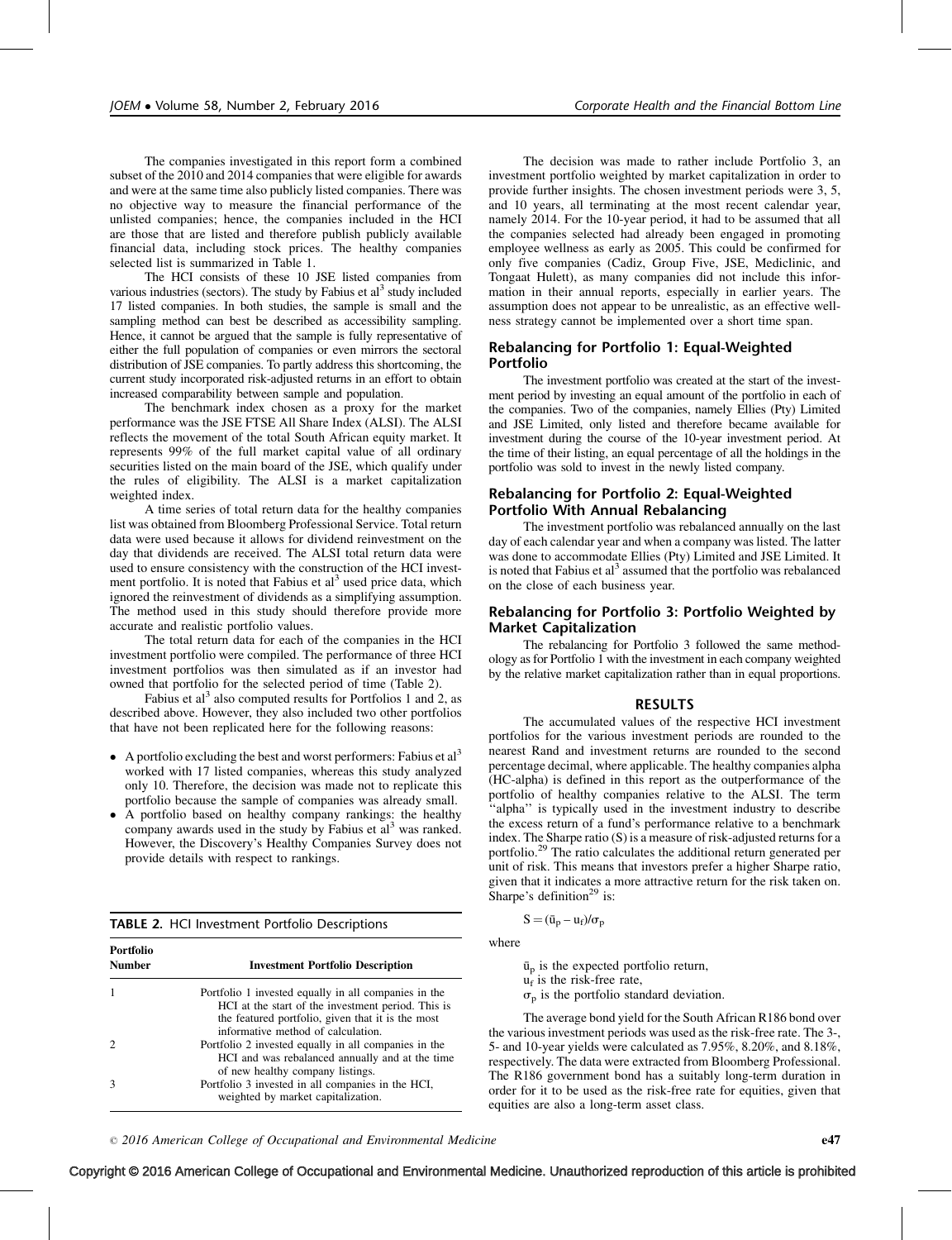

# Portfolio 1: Equal-Weighted Portfolio (Featured Portfolio)

Portfolio 1 required equal investment in all companies in the HCI. It was rebalanced at the start of the investment period and at the time of new healthy company listings. This was applicable to the JSE Limited on June 1, 2006 and Ellies (Pty) Limited on September 1, 2007. This is the featured portfolio.

## Portfolio 1: Ten-Year Investment Period

The results over the investment period, January 1, 2005, to December 31, 2014, are as follows (Fig. 1):

- The initial investment of R 100,000 grew to R 816,127. This is equivalent to a total return of 716.13% over the 10-year period. Over this same period, the equivalent ALSI investment grew to R 532,303, which is a total return of 432.30%.
- $\bullet$  The annualized return over the period for Portfolio 1 was 23.36% and 18.20% for the ALSI.
- $\bullet$ The HC-alpha for Portfolio 1 over the period was 5.16%.
- $\bullet$  The Sharpe ratio for Portfolio 1 over the period was 0.910 and 0.629 for the ALSI.
- $\bullet$ Portfolio 1 outperformed the ALSI over a 10-year period.

## FIGURE 1. Equal-weighted portfolio versus ALSI (10-year period).

#### Portfolio 1: Five-Year Investment Period

The results over the investment period, January 1, 2010, to December 31, 2014, are as follows (Fig. 2):

- The initial investment of R 100,000 grew to R 278,347. This is equivalent to a total return of 178.35% over the 5-year period. Over this same period, the equivalent ALSI investment grew to R 209,587, which is a total return of 109.59%.
- $\bullet$  The annualized return over the period for Portfolio 1 was 22.72% and 15.95% for the ALSI.
- $\bullet$ The HC-alpha for Portfolio 1 over the period was 6.77%.
- $\bullet$  The Sharpe ratio for Portfolio 1 over the period was 1.190 and 0.638 for the ALSI.
- Portfolio 1 outperformed the ALSI over a 5-year period.

#### Portfolio 1: Three-Year Investment Period

The results over the investment period, January 1, 2012, to December 31, 2014, are as follows (Fig. 3):

 $\bullet$  The initial investment of R 100,000 grew to R 202,798. This is the equivalent to a total return of 102.80% over the 3-year period. Over this same period, the equivalent ALSI investment grew to R 171,285, which is a total return of 71.28%.



FIGURE 2. Equal-weighted portfolio versus ALSI (5-year period).

2016 American College of Occupational and Environmental Medicine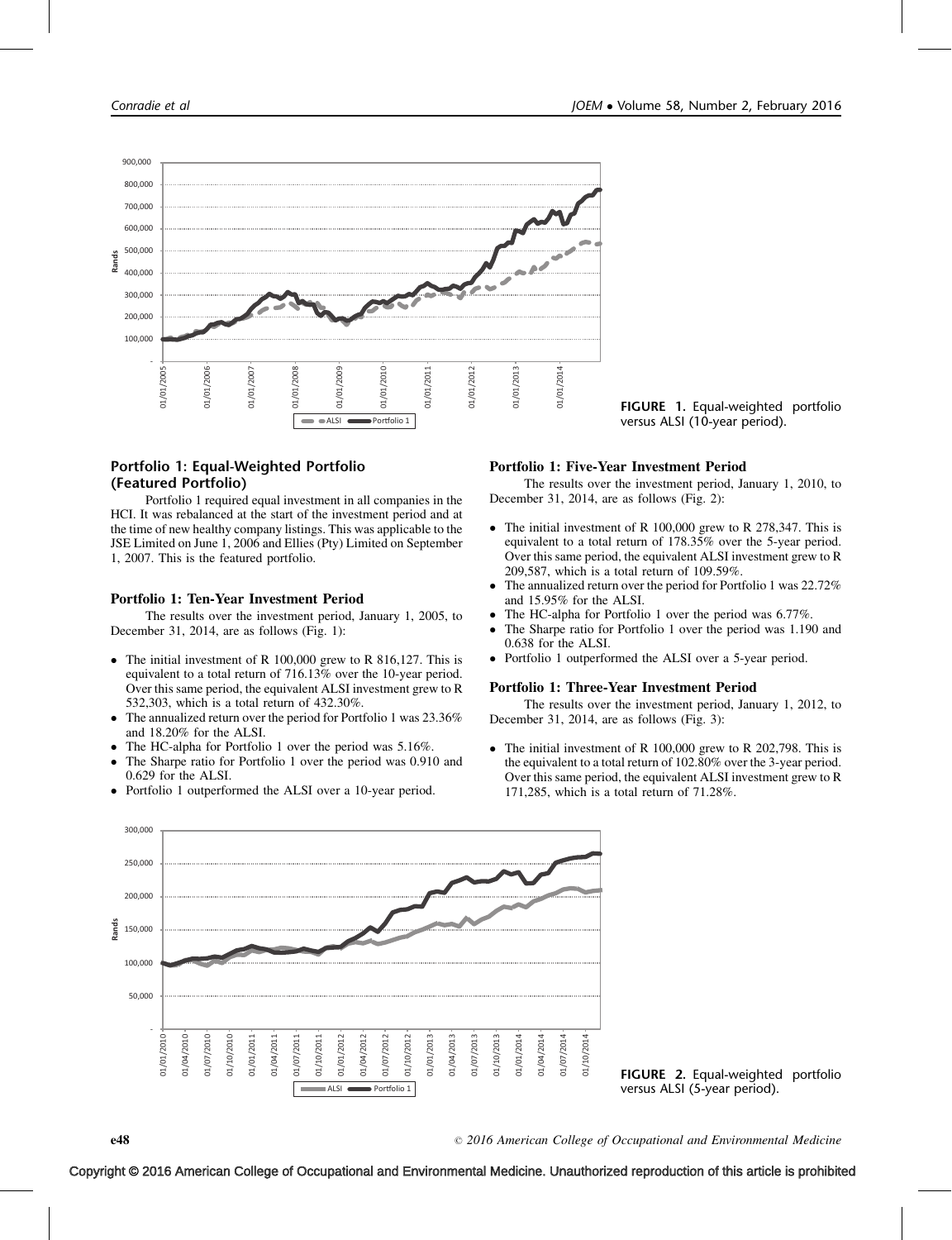

FIGURE 3. Equal-weighted portfolio versus ALSI (3-year period).

- $\bullet$  The annualized return over the period for Portfolio 1 was 26.58% and 19.65% for the ALSI.
- $\bullet$ The HC-alpha for Portfolio 1 over the period was 6.93%.
- $\bullet$  The Sharpe ratio for Portfolio 1 over the period was 1.425 and 1.173 for the ALSI.
- $\bullet$ Portfolio 1 outperformed the ALSI over a 3-year period.

On the basis of the results of the equal-weighted portfolio, healthy companies outperform the market. This supports the research hypothesis that workforce health and wellness programs contribute positively to a company's financial bottom line.

# Portfolio 2: Equal-Weighted Portfolio With Annual Rebalancing

Portfolio 2 required equal investment in all companies in the HCI and was rebalanced annually and at the time of new healthy company listings. This latter assumption was applicable to the JSE Limited on June 1, 2006, and Ellies (Pty) Limited on September 1, 2007.

## Portfolio 2: Ten-Year Investment Period

The results over the investment period, January 1, 2005, to December 31, 2014, are as follows (Fig. 4):

 $\bullet$  The initial investment of R 100,000 grew to R 774,211. This is equivalent to a total return of 674.21% over the 10-year period. Over this same period, the equivalent ALSI investment grew to R 532,303, which is a total return of 432.30%.

- $\bullet$  The annualized return over the '0-year period for Portfolio 2 was 22.71% and 18.20% for the ALSI.
- $\bullet$ The HC-alpha for Portfolio 2 over the period was 4.51%.
- - The Sharpe ratio for Portfolio 2 over the period was 0.937 and 0.629 for the ALSI.
- $\bullet$ Portfolio 2 outperformed the ALSI over a 10-year period.

## Portfolio 2: Five-Year Investment Period

The results over the investment period, January 1, 2010, to December 31, 2014, are as follows (Fig. 5):

- The initial investment of R 100,000 grew to R 264,492. This is equivalent to a total return of 164.49% over the 5-year period. Over this same period, the equivalent ALSI investment grew to R 209,587, which is a total return of 109.59%.
- $\bullet$  The annualized return over the 5-year period for Portfolio 2 was 21.47% and 15.95% for the ALSI.
- -The HC-alpha for Portfolio 2 over the period was 5.52%.
- $\bullet$  The Sharpe ratio for Portfolio 2 over the period was 1.170 and 0.638 for the ALSI.
- $\bullet$ Portfolio 2 outperformed the ALSI over a 5-year period.



 $\degree$  2016 American College of Occupational and Environmental Medicine e49

# Copyright © 2016 American College of Occupational and Environmental Medicine. Unauthorized reproduction of this article is prohibited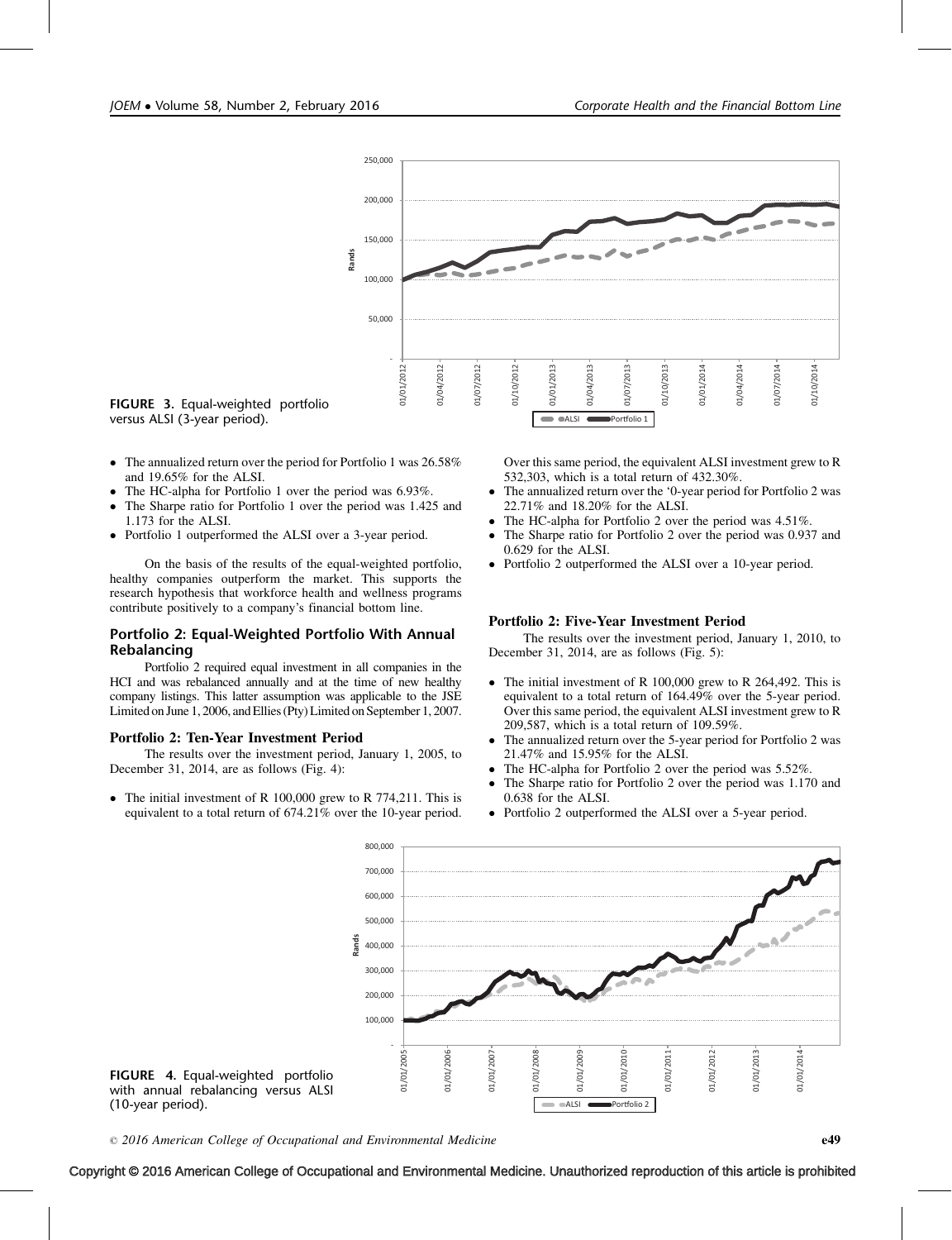

FIGURE 5. Equal-weighted portfolio with annual rebalancing versus ALSI (5-year period).

# Portfolio 2: Three-Year Investment Period

The results over the investment period, January 1, 2012, to December 31, 2014, are as follows (Fig. 6):

- The initial investment of R 100,000 grew to R 218,575. This is equivalent to a total return of 118.58% over the 3-year period. Over this same period, the equivalent ALSI investment grew to R 171,285, which is a total return of 71.28%.
- $\bullet$  The annualized return over the 3-year period for Portfolio 2 was 29.78% and 19.65% for the ALSI.
- $\bullet$ The HC-alpha for Portfolio 2 over the period was 10.13%.
- $\bullet$  The Sharpe ratio for Portfolio 2 over the period was 1.792 and 1.173 for the ALSI.
- $\bullet$ Portfolio 2 outperformed the ALSI over a 3-year period.

On the basis of the results of the equal-weighted portfolio rebalanced annually, healthy companies outperform the market. This supports the research objective hypothesis that workforce health and wellness programs contribute positively to a company's financial bottom line.

# Portfolio 3: Portfolio Weighted by Market Capitalization

Portfolio 3 required weighted investing in all companies in the HCI on the basis of market capitalization. The market capitalization for each of the HCI constituents was calculated as the number of shares in issue multiplied by the closing share price as at the start of the 3, 5, and 10-year investment periods.

The rationale for this portfolio is that it is consistent with how the ALSI is calculated. This means that larger companies account for a great portion of the ALSI and HCI investment portfolio, respectively.

#### Portfolio 3: Ten-Year Investment Period

The results over the investment period, January 1, 2005, to December 31, 2014, are as follows (Fig. 7):

• The initial investment of R 100,000 grew to R 1,005,000. This is equivalent to a total return of 905.00% over the 10-year period. Over this same period, the equivalent ALSI investment grew to R532,303, which is a total return of 432.30%.



FIGURE 6. Equal-weighted portfolio with annual rebalancing versus ALSI (3-year period).

2016 American College of Occupational and Environmental Medicine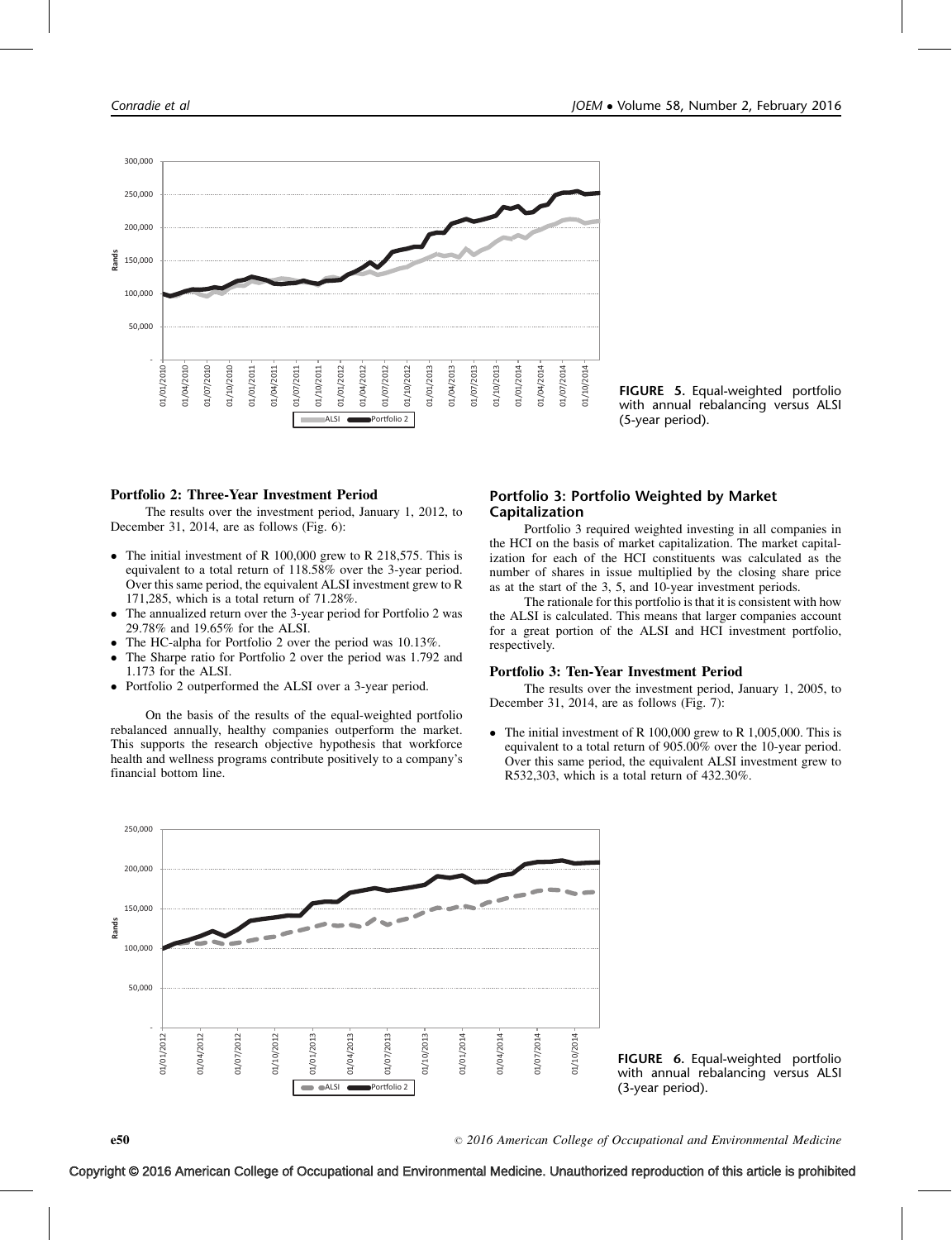

FIGURE 7. Portfolio weighted by market capitalization versus ALSI (10-year period).



FIGURE 8. Portfolio weighted by market capitalization versus ALSI (5-year period).



FIGURE 9. Portfolio weighted by market capitalization versus ALSI (3-year period).

 $\degree$  2016 American College of Occupational and Environmental Medicine example to the state of  $\degree$  51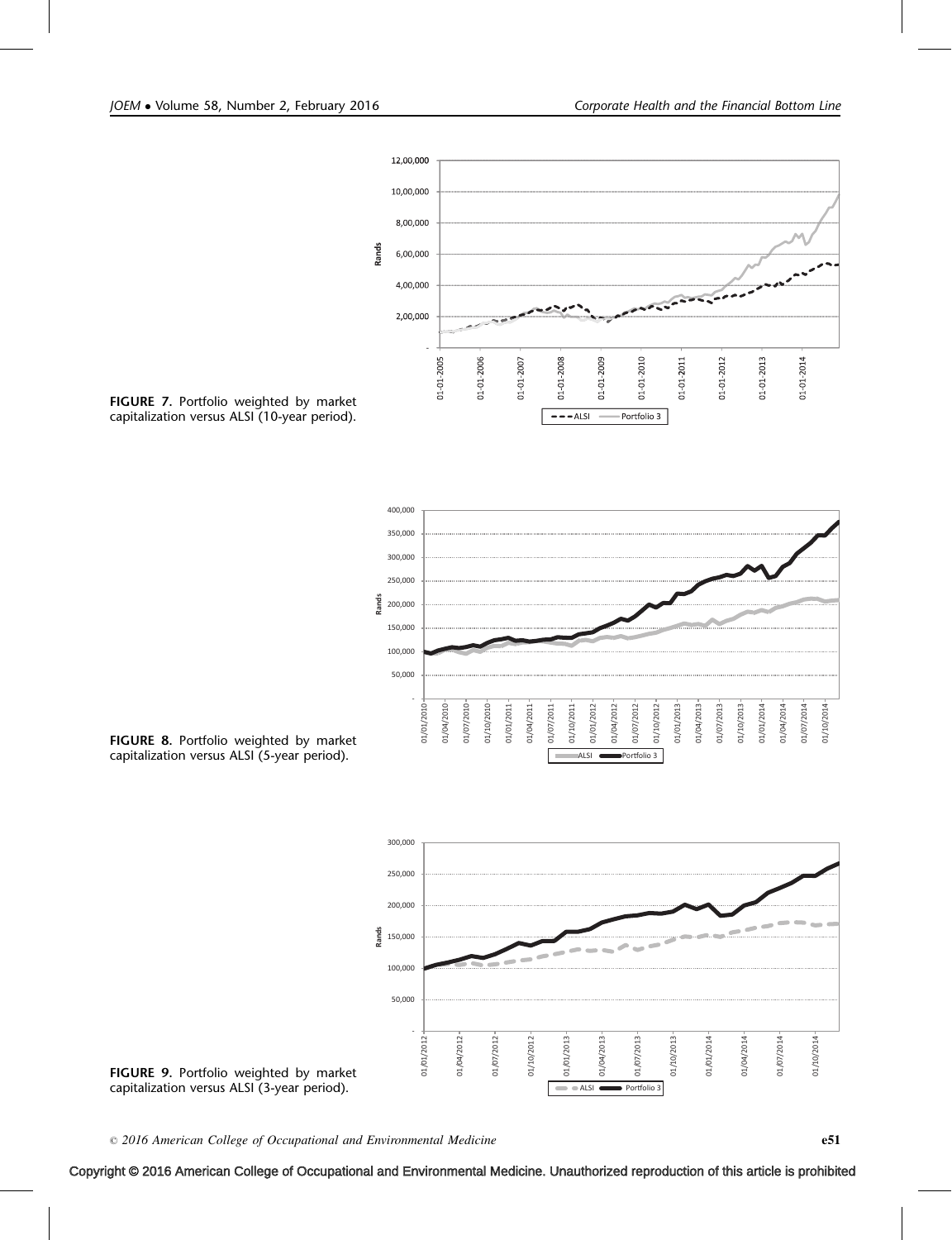- <span id="page-7-0"></span>• The annualized return over the period for Portfolio 3 was 25.96% and 18.20% for the ALSI.
- $\bullet$ The HC-alpha for Portfolio 3 over the period was 7.76%.
- $\bullet$  The Sharpe ratio for Portfolio 3 over the period was 1.110 and 0.629 for the ALSI.
- Portfolio 3 outperformed the ALSI over a 10-year period.

## Portfolio 3: Five-Year Investment Period

The results over the investment period, January 1, 2010, to December 31, 2014, are as follows (Fig. 8):

- The initial investment of R 100,000 grew to R 386,218. This is equivalent to a total return of 286.22% over the 5-year period. Over this same period, the equivalent ALSI investment grew to R 209,587, which is a total return of 109.59%.
- $\bullet$  The annualized return over the period for Portfolio 3 was 31.03% and 15.95% for the ALSI.
- $\bullet$ The HC-alpha for Portfolio 3 over the period was 15.08%.
- $\bullet$  The Sharpe ratio for Portfolio 3 over the period was 1.878 and 0.638 for the ALSI.
- Portfolio 3 outperformed the ALSI over a 5-year period.

#### Portfolio 3: Three-Year Investment Period

The results over the investment period, January 1, 2012, to December 31, 2014, are as follows (Fig. 9):

- The initial investment of R 100,000 grew to R 275,525. This is the equivalent to a total return of 175.53% over the 3-year period. Over this same period, the equivalent ALSI investment grew to R 171,285, which is a total return of 71.28%.
- The annualized return over the period for Portfolio 3 was 40.19% and 19.65% for the ALSI.
- $\bullet$ The HC-alpha for Portfolio 3 over the period was 20.54%.
- $\bullet$  The Sharpe ratio for Portfolio 3 over the period was 2.520 and 1.173 for the ALSI.
- Portfolio 3 outperformed the ALSI over a 3-year period.

On the basis of the results of the portfolio weighted by market capitalization, healthy companies outperform the market. This supports the research hypothesis that workforce health and wellness programs contribute positively to a company's financial bottom line.

#### **CONCLUSION**

This research adds to a growing body of knowledge that supports employee health promotion through corporate wellness programmes.[30–32](#page-8-0) It provides first and preliminary evidence that there may also be financial incentives for South African companies to do so. It is notable that for the nine different investment scenarios that were tested, all nine outperformed the ALSI benchmark, providing the first evidence from employers in South Africa that workforce health and wellness programs are positively associated with companies' financial bottom lines. In time, it is hoped that the HCI will provide sufficient baseline data to provide conclusive evidence in this regard.

Given the paucity of current data, however, the limitations of the current study have to be emphasized, the most important of which is to be found in the limited sample size, the limited period under analysis, and the reliance on accessibility sampling. A further limitation is to be found in the possibility of reverse causation—financially successful companies can afford to introduce wellness programs. Although the limitations of the current and similar international studies are acknowledged, the weight of the current independent international evidence tends to confirm the

hypothesis that corporate wellness leads to improved financial outcomes.

In order to strengthen the results, it is recommended that the investment simulation be repeated once Discovery's HCI contains more listed companies. Furthermore, this study should be repeated every 5 to 10 years, to either provide further validation or alternatively falsify the hypothesis of employee wellness supporting financial outcomes.

#### REFERENCES

- 1. Discovery. Discovery Healthy Company Index Overall Report 2012 [online]. Available at: http://www.healthycompanyindex.co.za/. [Accessed March 25, 2014].
- 2. Baicker K, Cutler D, Song Z. Workplace wellness programs can generate savings. Health Aff (Milkwood). 2010;29:304–311.
- 3. Fabius R, Thayer RD, Konicki DL, et al. The link between workforce health and safety and the health of the bottom line: Tracking market performance of companies that nurture a ''culture of health''. J Occup Environ Med. 2013;55:993–1000.
- 4. Kessler RC, Greenberg PE, Mickelson KD, et al. The effects of chronic medical conditions on work loss and work cutback. J Occup Environ Med. 2001;43:218–225.
- 5. Patel D, Goetzel RZ, Beckowski M, et al. The healthiest company index. A campaign to promote worksite wellness in South Africa. J Occup Environ Med. 2013;55:172–178.
- 6. AFLAC. AFLAC workforces report: wellness programs. Med Benefits. 2012;29:5–6.
- 7. DeVol R, Bedroussian A. An Unhealthy America: The Economic Burden of Chronic Disease. Charting a New Course to Save Lives and Increase Productivity and Economic Growth [online]. Santa Monica, CA: Milken Institute; 2007. Available at: http://www.milkeninstitute.org/pdf/chronic disease report. pdf. [Accessed March 25, 2014].
- 8. Goetzel RZ. Do prevention or treatment services save money? The wrong debate. Health  $\hat{Aff}$  (Millwood). 2009;28:37-41.
- 9. Schirmer CA. Health programs in business concerns. Am Phys Educ Rev. 1925;30:59–64.
- 10. Fuchs JA, Richards JE. The evolving concept of work setting health promotion. Health Values. 1985;9:3–6.
- 11. Carlson J. The evolution of workplace wellness programs. Baylor Business Rev. 2014;33:20–23.
- 12. Morgia S. Wellness keeps aging workforce young. Benef Pens Monitor. 2014;24:36–37.
- 13. Envicke B. Investing in a health workforce: the impact of physical wellness on psychological well-being and the critical implications for worker performance. Acad Health Care Manag J. 2012;8(1/2):21–32.
- 14. Rothstein M, Harrell H. Health risk reduction programs in employer-sponsored health plans: Part II—Law and ethics. *J Occup Environ Med.*<br>2009;51:951-957.
- 15. Goldstein F, Noyce J. Well-designed employer-sponsored wellness programs can lead to a healthier workforce. Popul Health Manag. 2013;16:214–215.
- 16. Goetzel R, Henke RM, Tabrizi M, et al. Do workplace health promotion (wellness) programs work. J Occup Environ Med. 2014;56:927–934.
- 17. Watson W. The Health and Productivity Advantage: 2009/2010 Staying @ Work Report [online]. New York, NY: Watson Wyatt Worldwide; 2010. Available at: http://www.watsonwyatt.com/research/pdfs/NA-2009- 13844.pdf. [Accessed March 25, 2014].
- 18. Loeppke R, Hohn T, Baase C, et al. Integrating health and safety in the workplace: how closely aligning health and safety strategies can yield measureable benefits. J Occup Environ Med. 2015;57:585-597.
- 19. Sieberhagen C, Pienaar J, Els C. Management of employee wellness in South Africa: employer, service provider and union perspectives. S Afr J Hum Resour Manage. 2011;9:1–14.
- 20. Taute F, Manzini K. Factors that hinder the utilisation of the employee assistance programme in the Department of Labour. Social Work. 2009;45:1-9.
- 21. Van der Borght S, Rinke de Wit T, Janssens V, et al. HAART for the HIVinfected employees of large companies in Africa. Lancet. 2006;368:547– 550.
- 22. Kolbe-Alexander T, Buckmaster C, Nossel C, et al. Chronic disease risk factors, healthy days and medical claims in South African employees presenting for health risk screening. BMC Public Health. 2008;8:228.
- 23. Churchill SA, Gillespie H, Herbold NH. The desirability of wellness program and incentive offerings for employees. Benef Quart. 2014;30:48–57.